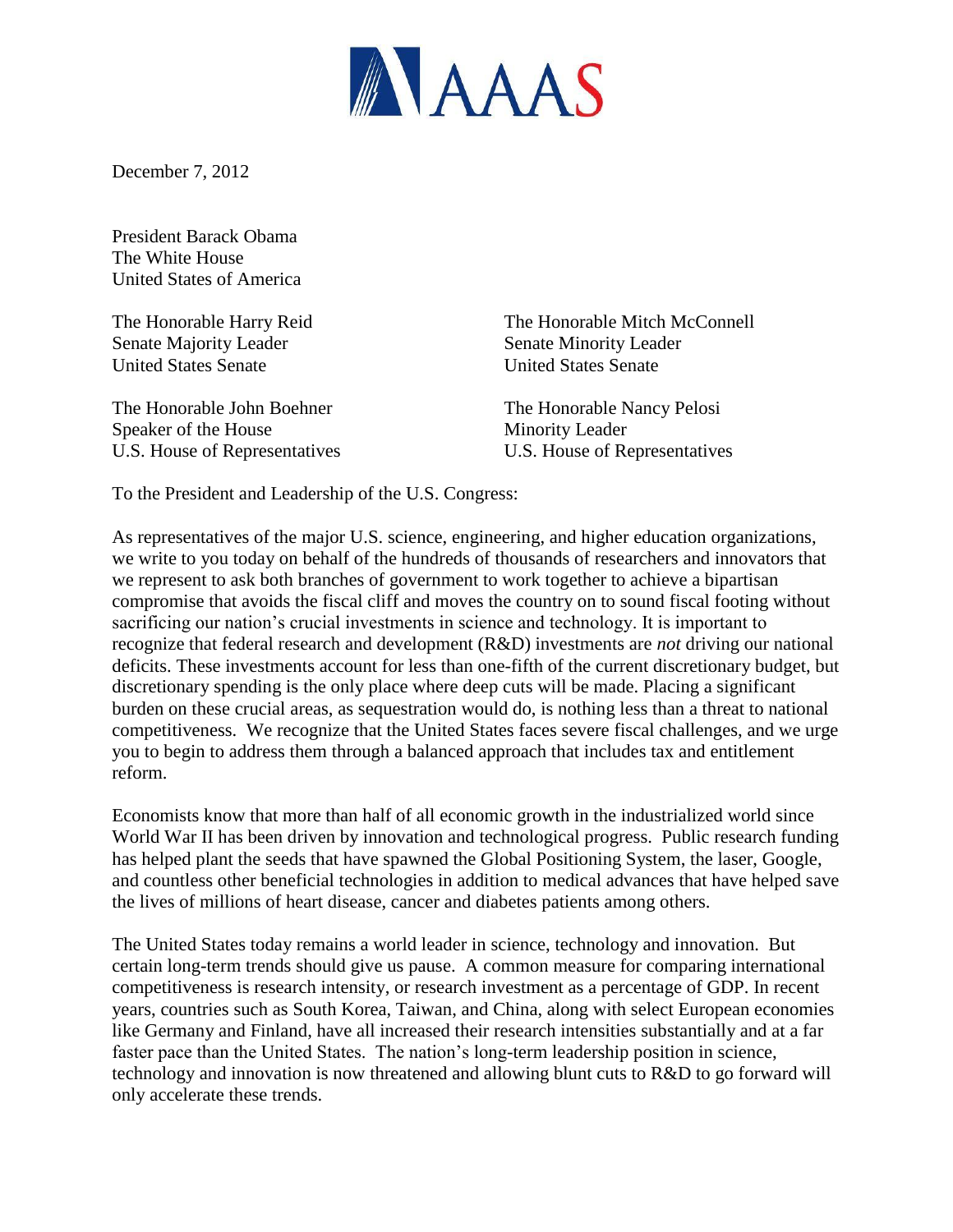Almost every national priority—from health and defense, agriculture and conservation, to hazards and natural disasters—relies on science and engineering. Sequestration threatens all these priorities, by requiring up to \$12 billion in R&D funding cuts annually across defense and nondefense programs over the next decade. The need for a technologically superior military remains clear in a dangerous world, but DARPA would lose over \$1 billion for cutting-edge innovation in the next five years alone. Over the same time period, NIH would lose \$11.3 billion for research on some of the nation's most critical medical challenges including those related to cancer, obesity, aging, and emerging diseases. The Department of Energy would lose \$4.6 billion through 2017 for next-generation energy research and nonproliferation R&D. The National Science Foundation would lose \$2.1 billion over five years for research across a broad spectrum of disciplines, most of which is cutting-edge research conducted at universities throughout our nation.

What is needed is a balanced approach to deficit reduction that does not simply take an axe to discretionary federal programs without also considering the contributions of tax revenue solutions and entitlement reform in addressing the federal deficit. There have been many bipartisan commission proposals that have recommended such strategies, and we urge you to come together on just such a balanced solution. Federal nondefense R&D funding has already declined by 5% in the past two years, after remaining flat for the past decade, and continued cuts significantly threaten U.S. leadership in these areas. Our message is that a balanced plan must be one of shared contributions to a sound fiscal future, including strong support for our nation's science and technology enterprise.

We collectively and individually stand ready to help in any way we can as you tackle these vital issues.

Sincerely,

## AIMBE

American Association for the Advancement of Science (AAAS) American Association of Petroleum Geologists (AAPG) American Astronomical Society American Chemical Society American College of Sports Medicine American Educational Research Association American Geosciences Institute American Institute of Biological Sciences American Mathematical Society American Peptide Society American Society of Agronomy American Society of Civil Engineers American Society for Microbiology American Society for Pharmacology & Experimental Therapeutics American Society of Plant Biologists American Sociological Association American Statistical Association Analog Devices, Inc. ASME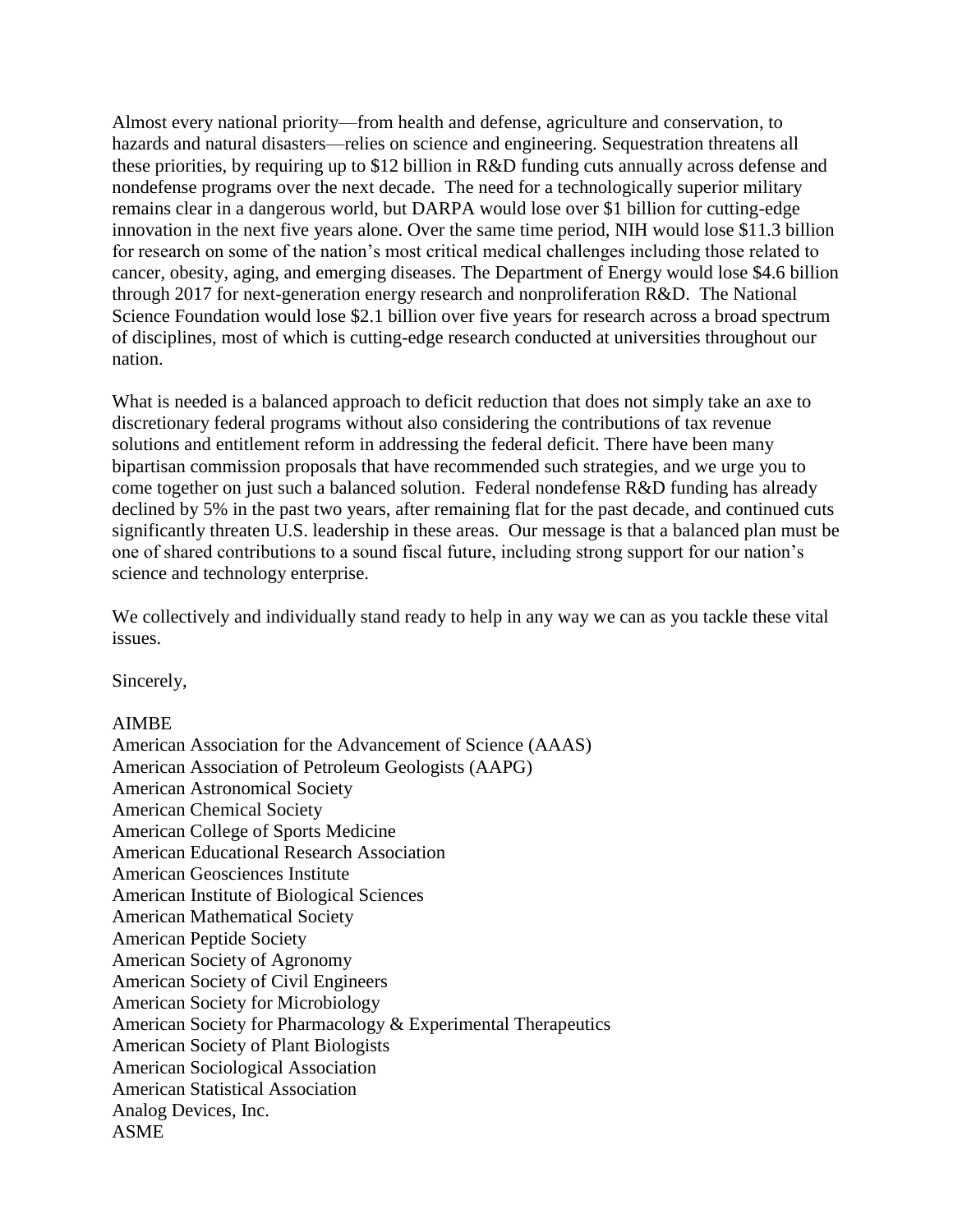Association of American Geographers Association of American Universities Association for Behavior Analysis International (ABAI) Association of Environmental & Engineering Geologists (AEG) Association of Population Centers Association for Psychological Science Association of Public and Land-grant Universities (APLU) Association of Research Libraries Association for the Sciences of Limnology and Oceanography (ASLO) Association of Universities for Research in Astronomy Association for Women in Mathematics Association for Women in Science (AWIS) BASIC- Bay Area Science and Innovation Consortium Behavior Genetics Association Biophysical Society Clemson University Coalition for Academic Scientific Computation (CASC) Computing Research Association Consortium of Universities for the Advancement of Hydrologic Science, Inc. Council of Energy Research and Education Leaders (CEREL) Council of Environmental Deans and Directors (CEDD) Council on Undergraduate Research Crop Science Society of America Duke University Ecological Society of America Engineering Deans Council of the American Society for Engineering Education Environmental Mutagen Society (EMS) Federation of Associations in Behavioral & Brain Sciences (FABBS) Federation of Materials Sciences Florida State University Freescale Semiconductor Fusion Power Associates Genetics Society of America (GSA) Geological Society of America Georgia Institute of Technology IBM Research Human Factors and Ergonomics Society IEEE-USA Indiana University International Society for Developmental Psychobiology Materials Research Society Mathematical Association of America Massachusetts Institute of Technology MRIGlobal Museum of Science, Boston National Academy of Neuropsychology National Association of Marine Laboratories National Council for Science and the Environment (NCSE)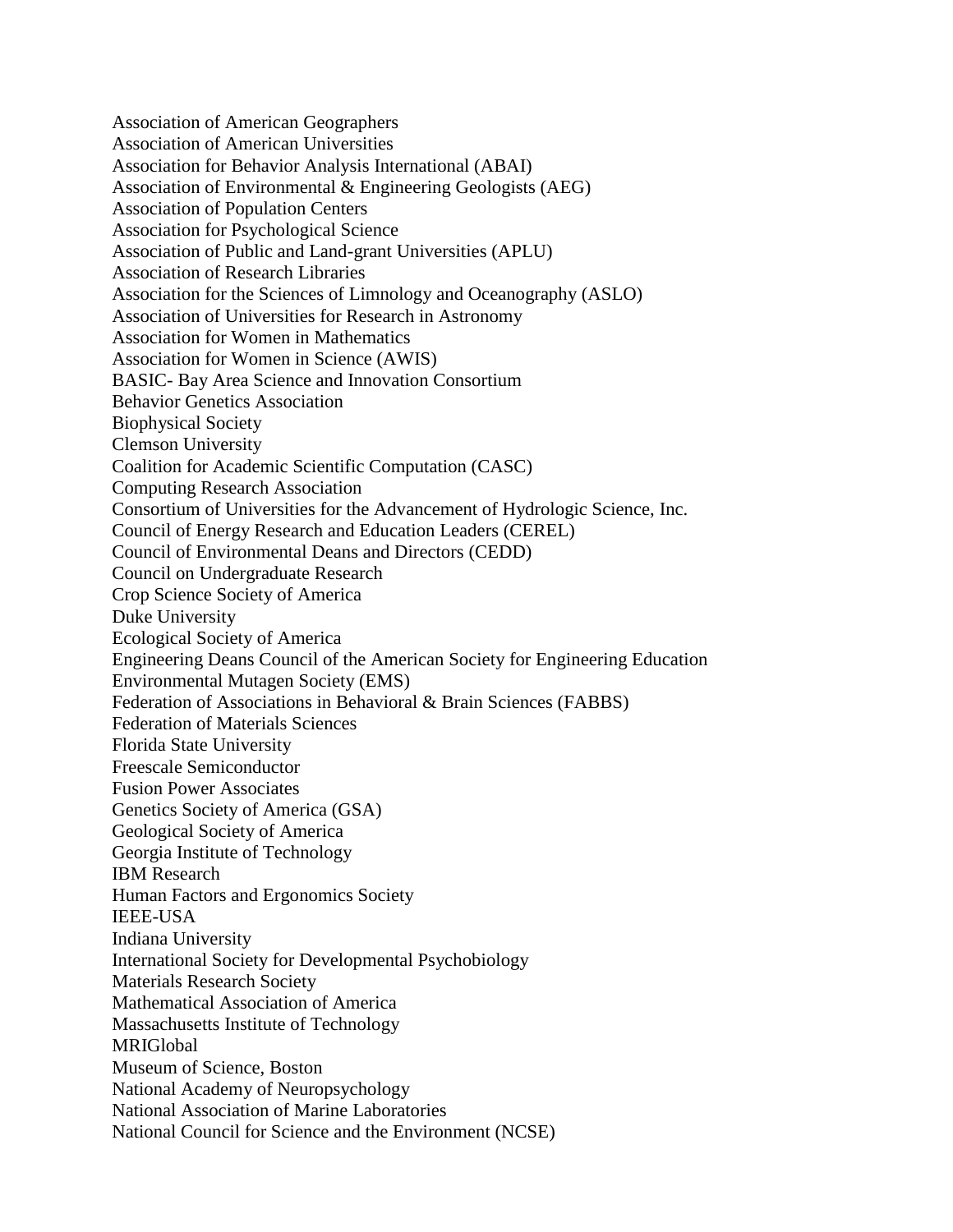National Ecological Observatory Network (NEON), Inc. National Ground Water Association (NGWA) National Postdoctoral Association National User Facility Organization (NUFO) Natural Science Collections Alliance New York University Oakland University William Beaumont School of Medicine Oak Ridge Associated Universities Population Association of America Purdue University Rensselaer Polytechnic Institute Research!America Rutgers, The State University of New Jersey SAMCEDA—San Mateo County Economic Development Association Semiconductor Industry Association (SIA) Semiconductor Research Corporation (SRC) Social and Affective Neuroscience Society Society for Behavioral Neuroendocrinology Society for Computers in Psychology Society for Developmental Biology Society of Experimental Social Psychology (SESP) Society for Industrial and Applied Mathematics (SIAM) Society for Multivariate Experimental Psychology Society for Neuroscience Society for Industrial and Organizational Psychology Society of Personality and Social Psychology Society for Psychophysiological Research Society for Research in Child Development Society for Research in Psychopathology Society for Text and Discourse Soil Science Society of America Southeastern Universities Research Association SPIE, the international society for optics and photonics Stanford University Stony Brook University Task Force on American Innovation Teratology Society The American Society of Bone and Mineral Research The Protein Society UNAVCO University Corporation for Atmospheric Research University of Central Florida University of Colorado Boulder University of Florida University of Idaho University of Maryland UNM—University of New Mexico University of North Carolina at Chapel Hill